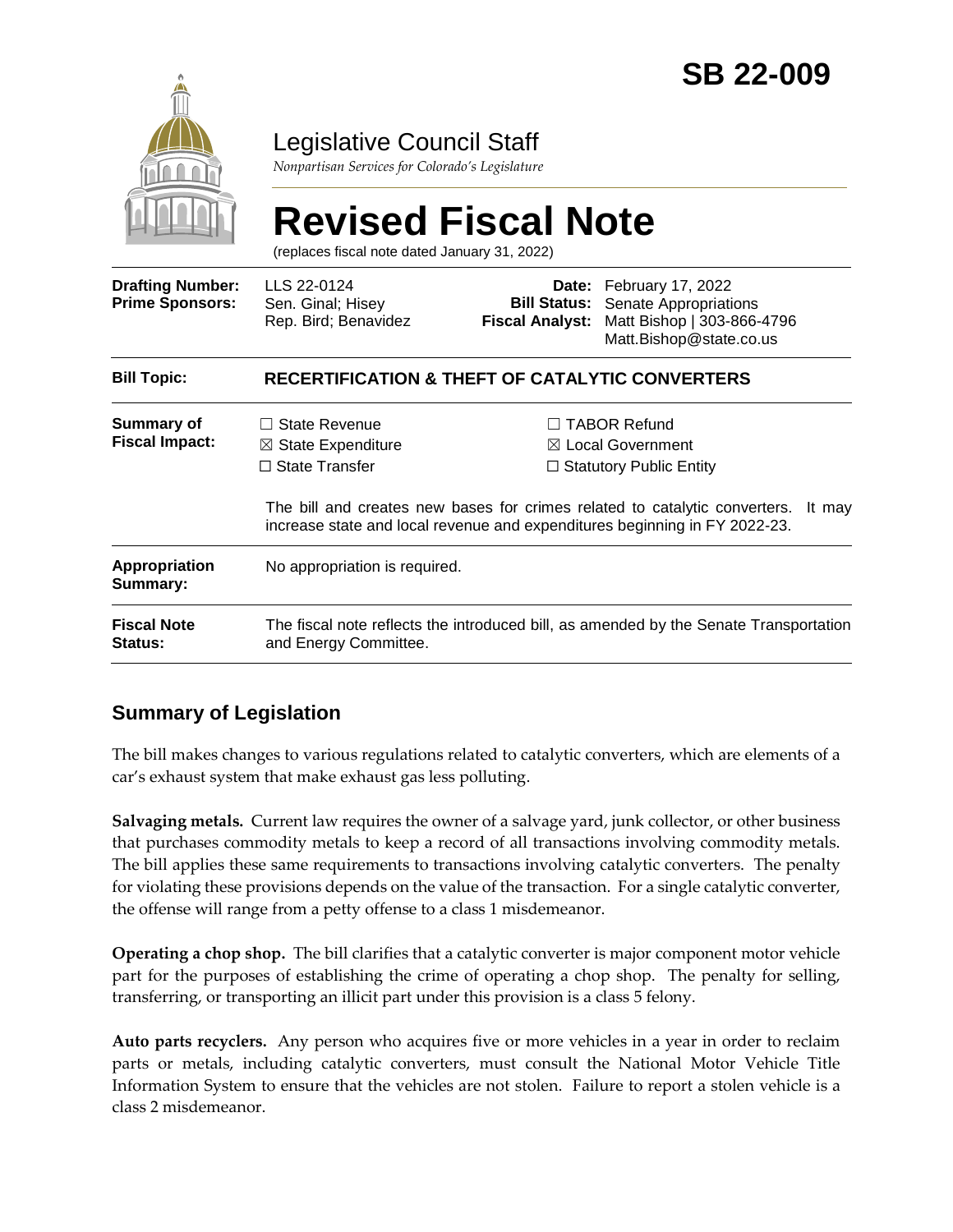## February 17, 2022 **SB 22-009**

#### **Comparable Crime Analysis**

Legislative Council Staff is required to include certain information in the fiscal note for any bill that creates a new crime, changes the classification of an existing crime, or creates a new factual basis for an existing crime. The following sections outline data on crimes that are comparable to the offense in this bill and discuss assumptions on future rates of criminal convictions resulting from the bill.

**Salvaging metals.** This bill creates a new factual basis for the existing offense of failing to keep a book or register by expanding the definition of commodity metals. From FY 2018-19 to FY 2020-21, zero offenders have been sentenced and convicted for this offense; therefore, the fiscal note assumes that there will continue to be minimal or no additional criminal case filings or convictions for this offense under the bill.

**Operating a chop shop.** This bill clarifies the existing offense of transporting, sells, transfers, or purchases an unlawfully obtained major component motor vehicle part from a chop shop by specifying that a catalytic converter is such a part. From FY 2018-19 to FY 2020-21, 5 individuals have been convicted and sentenced for this offense. Of the persons convicted, all were male. Demographically, 4 were White and 1 was Hispanic. However, it is likely that offenses concerning catalytic converters were already convicted under these provisions; therefore, the fiscal note assumes that there will be minimal or no additional criminal case filings or convictions for this offense under the bill.

**Auto parts recycling.** This bill creates a new factual basis for the existing offense of failure to report a theft discovered by requiring auto recyclers to verify that a vehicle acquired in order to reclaim a catalytic converter is not stolen. From FY 2018-19 to FY 2020-21, zero offenders have been sentenced and convicted for this offense; therefore, the fiscal note assumes that there will continue to be minimal or no additional criminal case filings or convictions for this offense under the bill.

Visit [leg.colorado.gov/fiscalnotes](http://leg.colorado.gov/fiscalnotes/) for more information about criminal justice costs in fiscal notes.

#### **State Revenue and Expenditures**

Based on the assumptions above, this analysis assumes that there may be a minimal impact on state revenue and expenditures. Under the bill, criminal fines and court fees, which are subject to TABOR, may increase by a minimal amount. Similarly, any increase in workload and costs for the Judicial Department, including the trial courts, Division of Probation, and agencies that provide representation to indigent persons, and to the Department of Corrections, are assumed to be minimal and no change in appropriations is required.

#### **Local Government**

Similar to the state, it is expected that any workload or cost increase for district attorneys to prosecute more offenses, or for county jails to imprison more individuals under the bill will be minimal. District attorney offices and county jails are funded by counties.